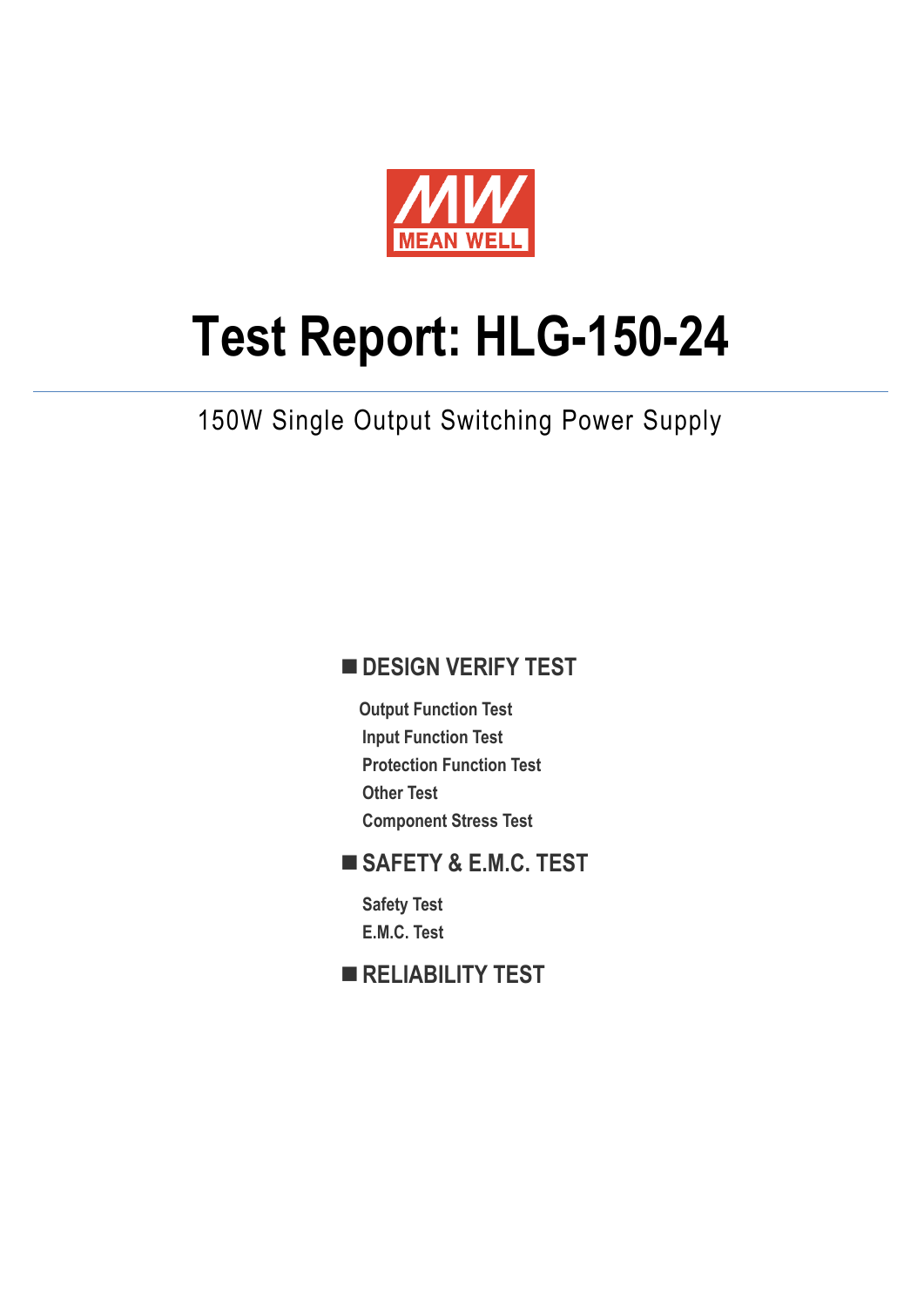

#### **DESIGN VERIFY TEST**

#### **OUTPUT FUNCTION TEST**

| <b>NO</b>      | <b>TEST ITEM</b>                      | <b>SPECIFICATION</b>                         | <b>TEST CONDITION</b>                                                                                               | <b>RESULT</b>                                     | <b>VERDICT</b> |
|----------------|---------------------------------------|----------------------------------------------|---------------------------------------------------------------------------------------------------------------------|---------------------------------------------------|----------------|
| $\mathbf{1}$   | <b>RIPPLE &amp; NOISE</b>             | V1: 150 mVp-p (Max)                          | I/P: 230 VAC<br>O/P:FULL LOAD<br>Ta: $25^{\circ}$ C                                                                 | V1: 29.4 mVp-p (Max)                              |                |
| $\overline{2}$ | <b>OUTPUT VOLTAGE</b><br>ADJUST RANGE | CH1: 22V~27 V                                | I/P: 230 VAC<br>I/P:115VAC<br>O/P:MIN LOAD<br>Ta: $25^{\circ}$ C                                                    | 21.40 V~27.57 V /230VAC<br>21.45 V~27.57 V/115VAC | P              |
| 3              | <b>CURRENT ADJ RANGE</b>              | 3.8A~6.3A                                    | I/P: 230 VAC<br>O/P:FULL LOAD<br>Ta: $25^{\circ}$ C                                                                 | 2.83 A~7.99 A                                     | P              |
| $\overline{4}$ | <b>CONSTANT CURRENT REGION</b>        | 12V~24V                                      | I/P: 230 VAC<br>O/P:CV MODE<br>Ta: $25^{\circ}$ C                                                                   | O/P=12V: 6.35 A<br>O/P=23V: 6.35 A                | P              |
| 5              | OUTPUT VOLTAGE<br><b>TOLERANCE</b>    | $V1: -1\% \sim 1\%$ (Max)                    | I/P: 100 VAC /264VAC<br>O/P:FULL/ 0% LOAD<br>Ta: $25^{\circ}$ C                                                     | V1: -0.18 %~0.18 %                                | P              |
| 6              | <b>LINE REGULATION</b>                | $V1: -0.5\% \sim 0.5\%$ (Max)                | I/P:100 VAC ~264 VAC<br>O/P:FULL LOAD<br>Ta: $25^{\circ}$ C                                                         | V1: 0<br>$% ~ 0$ %                                | P              |
| $\overline{7}$ | <b>LOAD REGULATION</b>                | $V1: -0.5\% \sim 0.5\%$ (Max)                | I/P: 230 VAC<br>O/P:FULL ~MIN LOAD<br>Ta: $25^{\circ}$ C                                                            | $V1: -0.18$<br>$\%$ ~ 0.18 %                      | P              |
| 8              | SET UP TIME                           | 230VAC/2500 ms (Max)<br>115VAC/2500 ms (Max) | I/P: 230 VAC<br>I/P: 115 VAC<br>O/P:FULL LOAD<br>Ta: $25^{\circ}$ C                                                 | 230VAC/ 885<br>ms<br>115 VAC/ 1770 ms             | P              |
| 9              | <b>RISE TIME</b>                      | 230VAC/80 ms (Max)<br>115VAC/80 ms (Max)     | I/P: 230 VAC<br>I/P: 115 VAC<br>O/P:FULL LOAD<br>Ta: $25^{\circ}$ C                                                 | 230VAC/ 7<br>ms<br>115 VAC/ 7<br>ms               | P              |
| 10             | HOLD UP TIME                          | 230VAC/ 16 ms (Typ)<br>115VAC/ 16 ms (Typ)   | I/P: 230 VAC<br>I/P: 115 VAC<br>O/P:FULL LOAD<br>Ta: $25^{\circ}$ C                                                 | 230VAC/ 21 ms<br>115 VAC/ 21 ms                   | P              |
| 11             | OVER/UNDERSHOOT TEST                  | $< 1.5\%$                                    | I/P: 230 VAC<br>O/P:FULL LOAD<br>Ta: $25^{\circ}$ C                                                                 | TEST:< 5 %                                        | P              |
| 12             | DYNAMIC LOAD                          | V1:2400 mVp-p                                | I/P: 230 VAC<br>O/P:(1)FULL /Min LOAD<br>90%DUTY/1KHZ<br>(2) FULL / Min LOAD<br>90%DUTY/120HZ<br>Ta: $25^{\circ}$ C | 712 mVp-p<br>1300 mVp-p                           | ${\sf P}$      |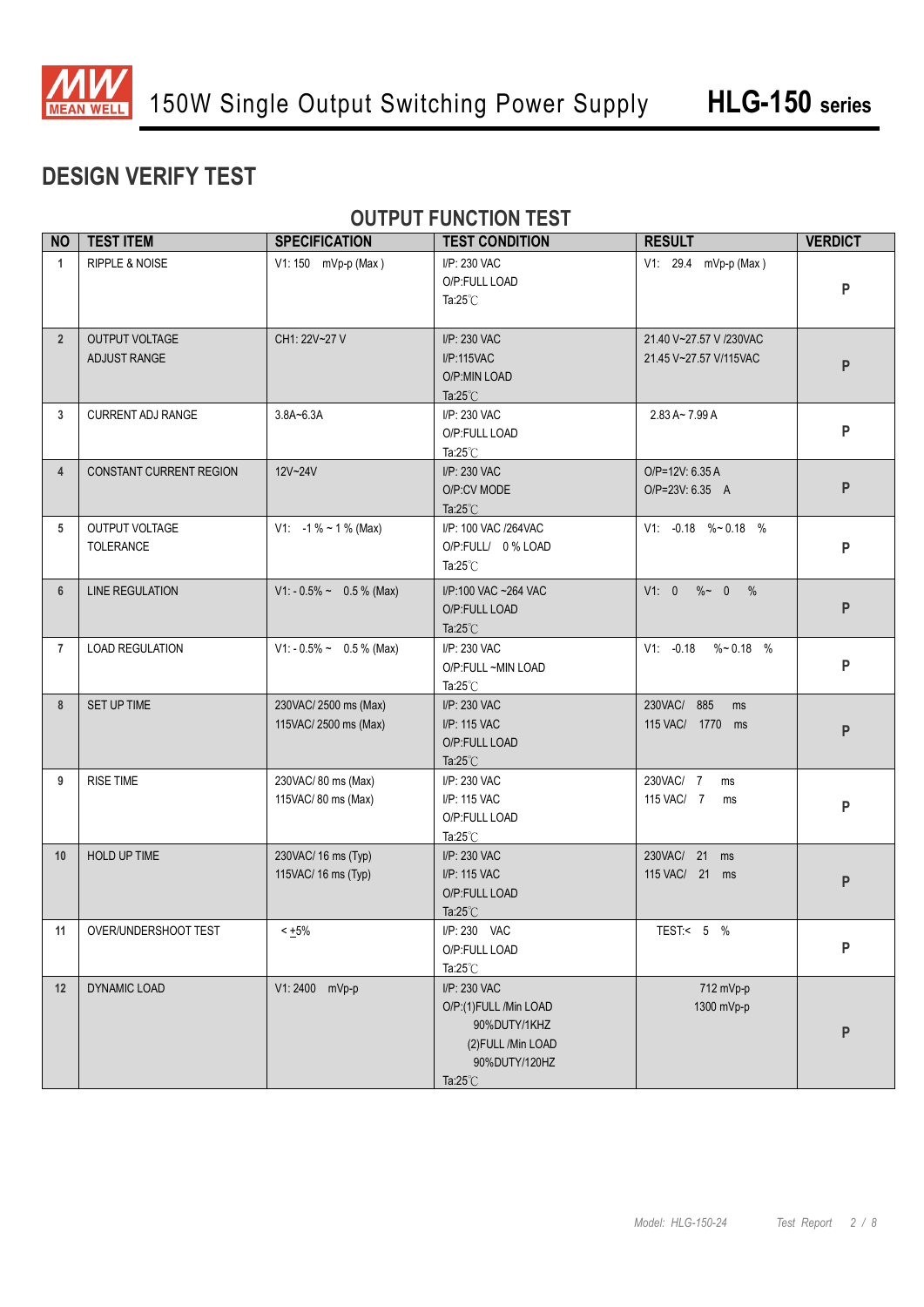

| 13 | <b>DIMMER TEST</b> | SPEC:                                                               |                                                                   |        |            |        |        |            |        |            |            |        |         |   |
|----|--------------------|---------------------------------------------------------------------|-------------------------------------------------------------------|--------|------------|--------|--------|------------|--------|------------|------------|--------|---------|---|
|    | (B Type only)      | *Reference resistance value for output current adjustment (Typical) |                                                                   |        |            |        |        |            |        |            |            |        |         |   |
|    |                    |                                                                     | Resistance<br>value                                               | 10K    | <b>20K</b> | 30K    | 40K    | <b>50K</b> | 60K    | <b>70K</b> | <b>80K</b> | 90K    | 100K    |   |
|    |                    |                                                                     | Output<br>current                                                 | 10%    | 20%        | 30%    | 40%    | 50%        | 60%    | 70%        | 80%        | 90%    | 100%    |   |
|    |                    |                                                                     | *1 ~ 10V dimming function for output current adjustment (Typical) |        |            |        |        |            |        |            |            |        |         |   |
|    |                    |                                                                     | Dimming<br>value                                                  | 1V     | 2V         | 3V     | 4V     | 5V         | 6V     | 7V         | 8V         | 9V     | 10V     |   |
|    |                    |                                                                     | Output<br>current                                                 | 10%    | 20%        | 30%    | 40%    | 50%        | 60%    | 70%        | 80%        | 90%    | 100%    |   |
|    |                    |                                                                     | *10V PWM signal for output current adjustment (Typical)           |        |            |        |        |            |        |            |            |        |         |   |
|    |                    |                                                                     | Duty value                                                        | 10%    | 20%        | 30%    | 40%    | 50%        | 60%    | 70%        | 80%        | 90%    | 100%    |   |
|    |                    |                                                                     | Output<br>current                                                 | 10%    | 20%        | 30%    | 40%    | 50%        | 60%    | 70%        | 80%        | 90%    | 100%    |   |
|    |                    |                                                                     |                                                                   |        |            |        |        |            |        |            |            |        |         |   |
|    |                    |                                                                     | TEST RESULT: $I/P$ : 230 VAC;Ta : 25°C                            |        |            |        |        |            |        |            |            |        |         | P |
|    |                    |                                                                     | Resistance<br>value                                               | 10K    | 20K        | 30K    | 40K    | <b>50K</b> | 60K    | <b>70K</b> | <b>80K</b> | 90K    | 100K    |   |
|    |                    | $\mathbf{1}$                                                        | Output<br>current                                                 | 0.875A | 1.508A     | 2.136A | 2.745A | 3.370A     | 3.988A | 4.584A     | 5.136A     | 5.828A | 6.463A  |   |
|    |                    |                                                                     | %                                                                 | 13.89% | 23.94%     | 33.90% | 43.57% | 53.49%     | 63.30% | 72.76%     | 81.52%     | 92.51% | 102.59% |   |
|    |                    |                                                                     | Dimming<br>value                                                  | 1V     | 2V         | 3V     | 4V     | 5V         | 6V     | 7V         | 8V         | 9V     | 10V     |   |
|    |                    | $\mathbf{2}$                                                        | Output<br>current                                                 | 0.867A | 1.478A     | 2.090A | 2.696A | 3.305A     | 3.911A | 4.526A     | 5.120A     | 5.719A | 6.331A  |   |
|    |                    |                                                                     | %                                                                 | 13.76% | 23.46%     | 33.17% | 42.79% | 52.46%     | 62.08% | 71.84%     | 81.27%     | 90.78% | 100.49% |   |
|    |                    |                                                                     | Duty<br>value                                                     | 10%    | 20%        | 30%    | 40%    | 50%        | 60%    | 70%        | 80%        | 90%    | 100%    |   |
|    |                    | 3                                                                   | Output<br>current                                                 | 0.922A | 1.530A     | 2.139A | 2.748A | 3.358A     | 3.965A | 4.569A     | 5.173A     | 5.779A | 6.385A  |   |
|    |                    |                                                                     | $\%$                                                              | 14.63% | 24.29%     | 33.95% | 43.62% | 53.30%     | 62.94% | 72.52%     | 82.11%     | 91.73% | 101.35% |   |
|    |                    |                                                                     |                                                                   |        |            |        |        |            |        |            |            |        |         |   |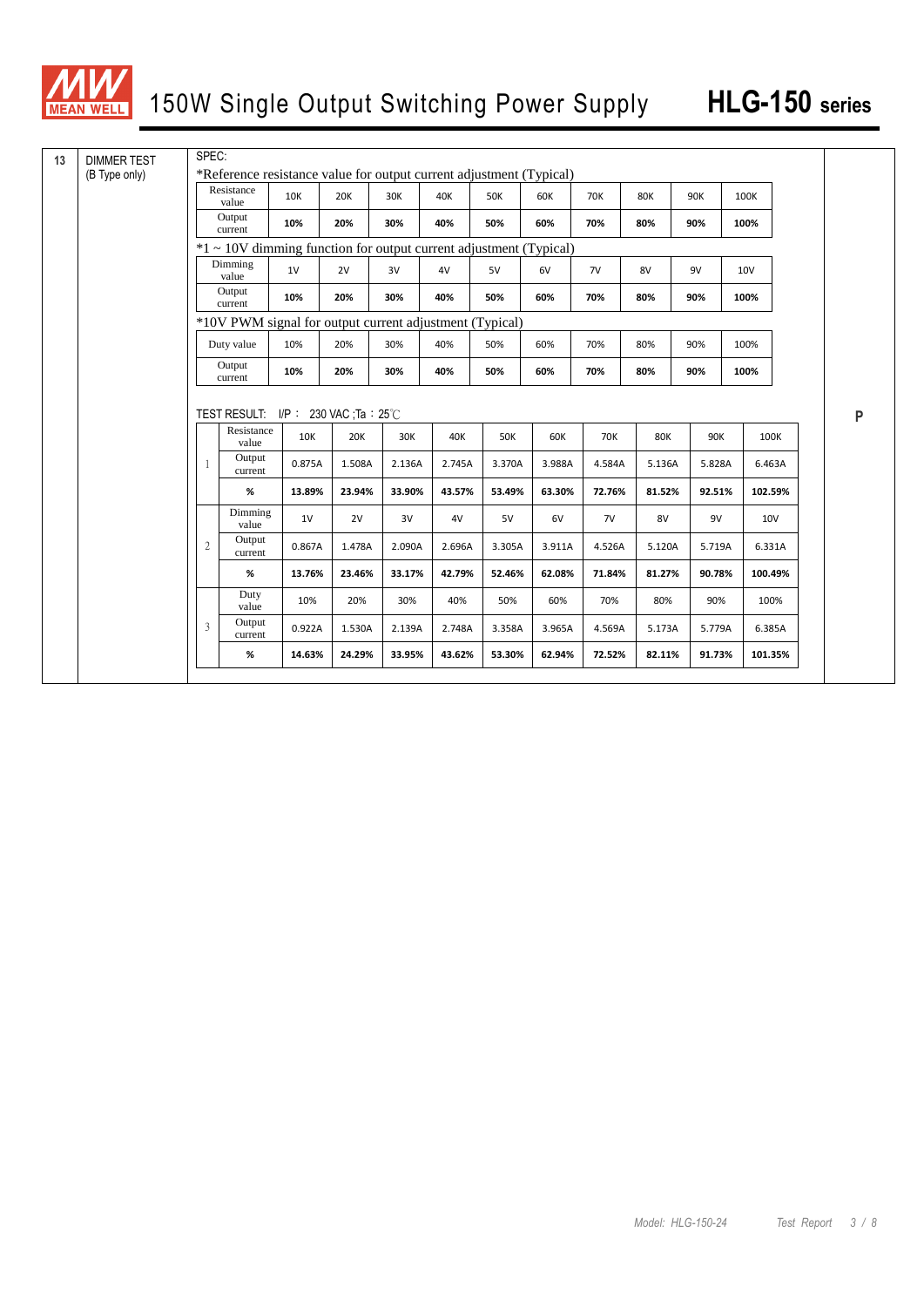

#### **INPUT FUNCTION TEST**

| <b>NO</b>            | <b>TEST ITEM</b>             | <b>SPECIFICATION</b>                                         | <b>TEST CONDITION</b>                                                                                                                     | <b>RESULT</b>                                       | <b>VERDICT</b> |
|----------------------|------------------------------|--------------------------------------------------------------|-------------------------------------------------------------------------------------------------------------------------------------------|-----------------------------------------------------|----------------|
| $\blacktriangleleft$ | <b>INPUT VOLTAGE RANGE</b>   | 90VAC~264 VAC                                                | I/P:TESTING<br>O/P:FULL LOAD<br>Ta: $25^{\circ}$ C                                                                                        | 71 V~264V                                           |                |
|                      |                              |                                                              | $I/P$ :<br>(1)LOW-LINE-3V=87 V<br>(2)HIGH-LINE=264 V<br>O/P:FULL/MIN LOAD<br>ON: 30 Sec. OFF: 30 Sec 10MIN<br>(AC POWER ON/OFF NO DAMAGE) | TEST: OK                                            | P              |
| $\overline{2}$       | <b>INPUT FREQUENCY RANGE</b> | $47$ HZ ~63 HZ<br>NO DAMAGE                                  | I/P: 100 VAC ~264VAC<br>O/P:FULL~MIN LOAD<br>Ta: $25^{\circ}$ C                                                                           | OK                                                  | P              |
| 3                    | POWER FACTOR                 | 0.95/230 VAC FULL LOAD (TYP)<br>0.98/115 VAC FULL LOAD (TYP) | I/P: 230 VAC<br>I/P: 115 VAC<br>O/P:FULL LOAD<br>Ta: $25^{\circ}$ C                                                                       | PF=0.968 /230V/100%LOAD<br>PF= 0.997 /115V/100%LOAD | P              |
| 4                    | <b>EFFICIENCY</b>            | 93.5% (TYP)                                                  | I/P: 230 VAC<br>O/P:FULL LOAD<br>Ta: $25^{\circ}$ C                                                                                       | 93.83<br>$\frac{0}{0}$                              | P              |
| 5                    | <b>INPUT CURRENT</b>         | 230 V/ 0.75 A<br>115 V/ 1.7 A                                | I/P: 230 VAC<br>I/P: 115 VAC<br>O/P:FULL LOAD<br>Ta: $25^{\circ}$ C                                                                       | $I = 0.73$ A 230VAC<br>A/ 115VAC<br>$1 = 1.5$       | P              |
| 6                    | <b>INRUSH CURRENT</b>        | 230 V/ 65A (Typ)<br><b>COLD START</b>                        | I/P: 230 VAC<br>O/P:FULL LOAD<br>Ta: $25^{\circ}$ C                                                                                       | A/230VAC<br>$1 = 59$                                | P              |

#### **PROTECTION FUNCTION TEST**

| <b>NO</b>      | <b>TEST ITEM</b>            | <b>SPECIFICATION</b>                       | <b>TEST CONDITION</b>                                                                 | <b>RESULT</b>                                                                                                                                      | <b>VERDICT</b> |
|----------------|-----------------------------|--------------------------------------------|---------------------------------------------------------------------------------------|----------------------------------------------------------------------------------------------------------------------------------------------------|----------------|
| 1              | OVER LOAD PROTECTION        | 95 %~108 %                                 | I/P: 264VAC<br>I/P: 230 VAC<br>I/P: 100 VAC<br>O/P:TESTING<br>Ta: $25^{\circ}$ C      | 106<br>%/264VAC<br>%/230VAC<br>106<br>%//100VAC<br>106<br>Constant current limiting, recovers<br>automatically after fault condition is<br>removed | P              |
| $\overline{2}$ | OVER VOLTAGE PROTECTION     | V1: 28V~34V                                | I/P: 264VAC<br>$I/P: 230$ VAC<br>$I/P$ : 90 VAC<br>O/P:MIN LOAD<br>Ta: $25^{\circ}$ C | 29.90 V/264VAC<br><b>V/230VAC</b><br>30.25<br>30.29 V/100VAC<br>Shut down o/p voltage with auto<br>recovery or re-power on to recovery             | P              |
| 3              | OVER TEMPERATURE PROTECTION | SPEC:<br>RTH2: 100±10℃ O.T.P.<br>NO DAMAGE | I/P: 230 VAC<br>O/P:FULL LOAD                                                         | O.T.P. Active<br>Shut down o/p voltage with auto<br>recovery or re-power on to recovery                                                            | P              |
| 4              | SHORT PROTECTION            | SHORT EVERY OUTPUT<br>1 HOUR NO DAMAGE     | I/P: 264VAC<br>O/P: FULL LOAD<br>Ta: $25^{\circ}$ C                                   | <b>NO DAMAGE</b><br>Hiccup Mode                                                                                                                    | P              |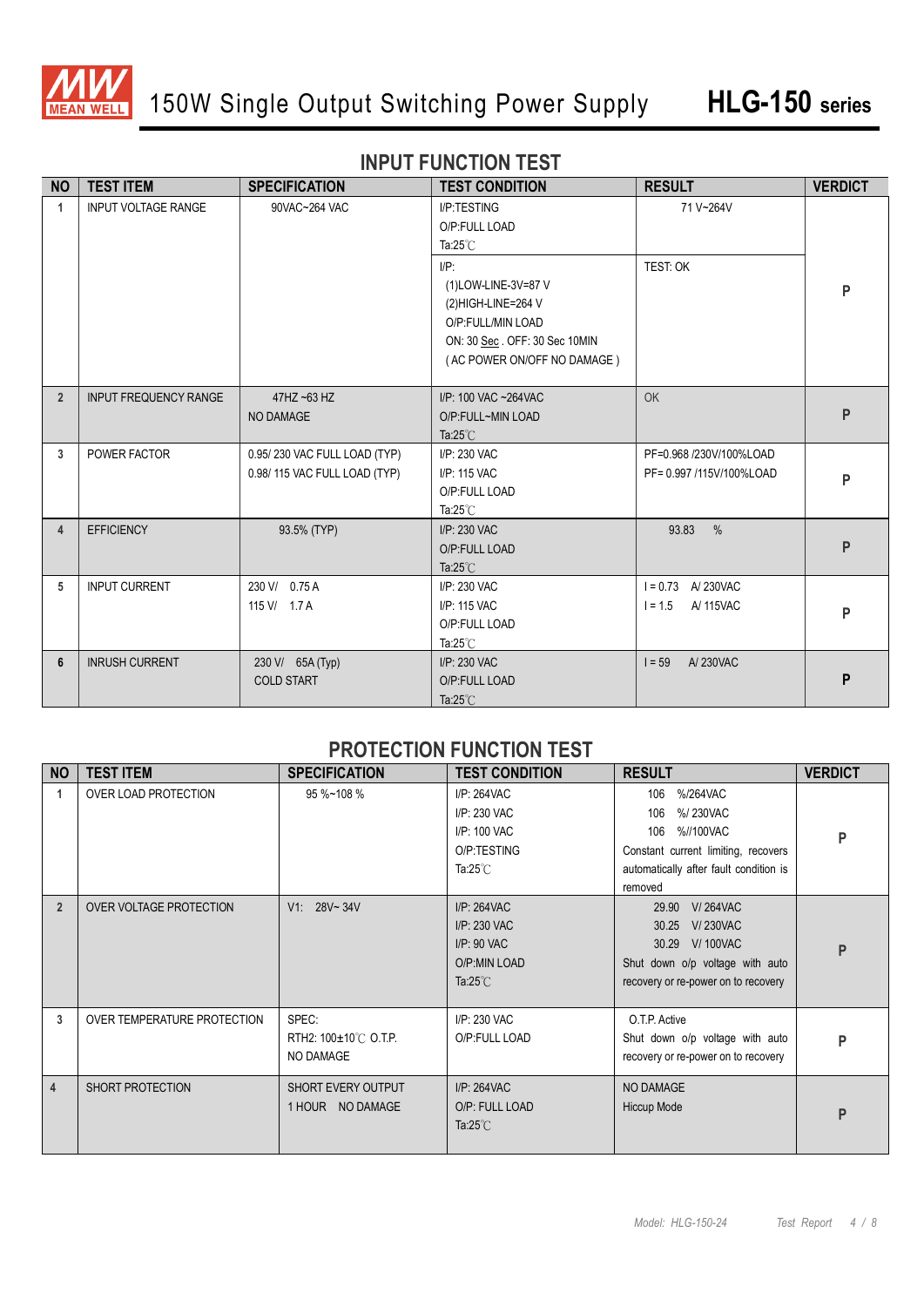

#### **COMPONENT STRESS TEST**

| <b>NO</b>      | <b>TEST ITEM</b>                                      | <b>SPECIFICATION</b>     | <b>TEST CONDITION</b>                                                                                                                                                         | <b>RESULT</b>                                               | <b>VERDICT</b> |
|----------------|-------------------------------------------------------|--------------------------|-------------------------------------------------------------------------------------------------------------------------------------------------------------------------------|-------------------------------------------------------------|----------------|
| $\mathbf{1}$   | Power Transistor<br>(D to S) or (C to E) Peak Voltage | Q5 Rated<br>12A/500V     | $I/P$ : High-Line +3V = 267V<br>478 V<br>(1)<br>O/P: (1)Full Load Turn on<br>450 V<br>(2)<br>456 V<br>(2) Output Short<br>(3)<br>(3) Full load continue<br>Ta: $25^{\circ}$ C |                                                             | P              |
| $2^{\circ}$    | Diode Peak Voltage                                    | Rated<br>Q101<br>80A/75V | I/P: High-Line +3V =267V<br>O/P: (1)Full Load Turn on<br>(2)Output Short<br>(3) Full load continue<br>Ta : 25 $\degree$ C                                                     | 62.4 V<br>(1)<br>13.6 V<br>(2)<br>(3)<br>58.8 V             | P              |
|                |                                                       | Q102<br>Rated<br>80A/75V | $I/P$ : High-Line +3V = 267 V<br>O/P: (1)Full Load Turn on<br>(2) Output Short<br>(3) Full load continue<br>Ta : 25 $\degree$ C                                               | 62.4 V<br>(1)<br>28.6 V<br>(2)<br>58.4 V<br>(3)             |                |
| 3              | Input Capacitor Voltage                               | C5 Rated:<br>100u/450V   | $I/P$ : High-Line +3V = 267V<br>O/P: (1)Full Load Turn on /Off<br>(2) Min load Turn on /Off<br>(3) Full Load /Min load<br>Change<br>Ta: $25^{\circ}$ C                        | 437<br>$\vee$<br>(1)<br>437.3 V<br>(2)<br>(3)<br>437.2 V    | P              |
| $\overline{4}$ | Control IC Voltage Test                               | U 900 Rated<br>8.85V~16V | $I/P$ : High-Line +3V = 267V<br>O/P: (1)Full Load Turn on /Off<br>(2) Min load Turn on /Off<br>(3) Full Load /Min load<br>Change<br>Ta: $25^{\circ}$ C                        | 12.709 V<br>(1)<br>12.637 V<br>(2)<br>12.632 V<br>(3)       | P              |
| 5              | P.F.C Transistor<br>(D to S) or (C to E) Peak Voltage | Q1 Rated<br>17A/600V     | $I/P$ : High-Line +3V = 267 V<br>O/P: (1)Full Load Turn on<br>(2)Output Short<br>(3) Full load continue<br>Ta: $25^{\circ}$ C                                                 | V<br>486<br>(1)<br>$\sf V$<br>454<br>(2)<br>V<br>460<br>(3) | P              |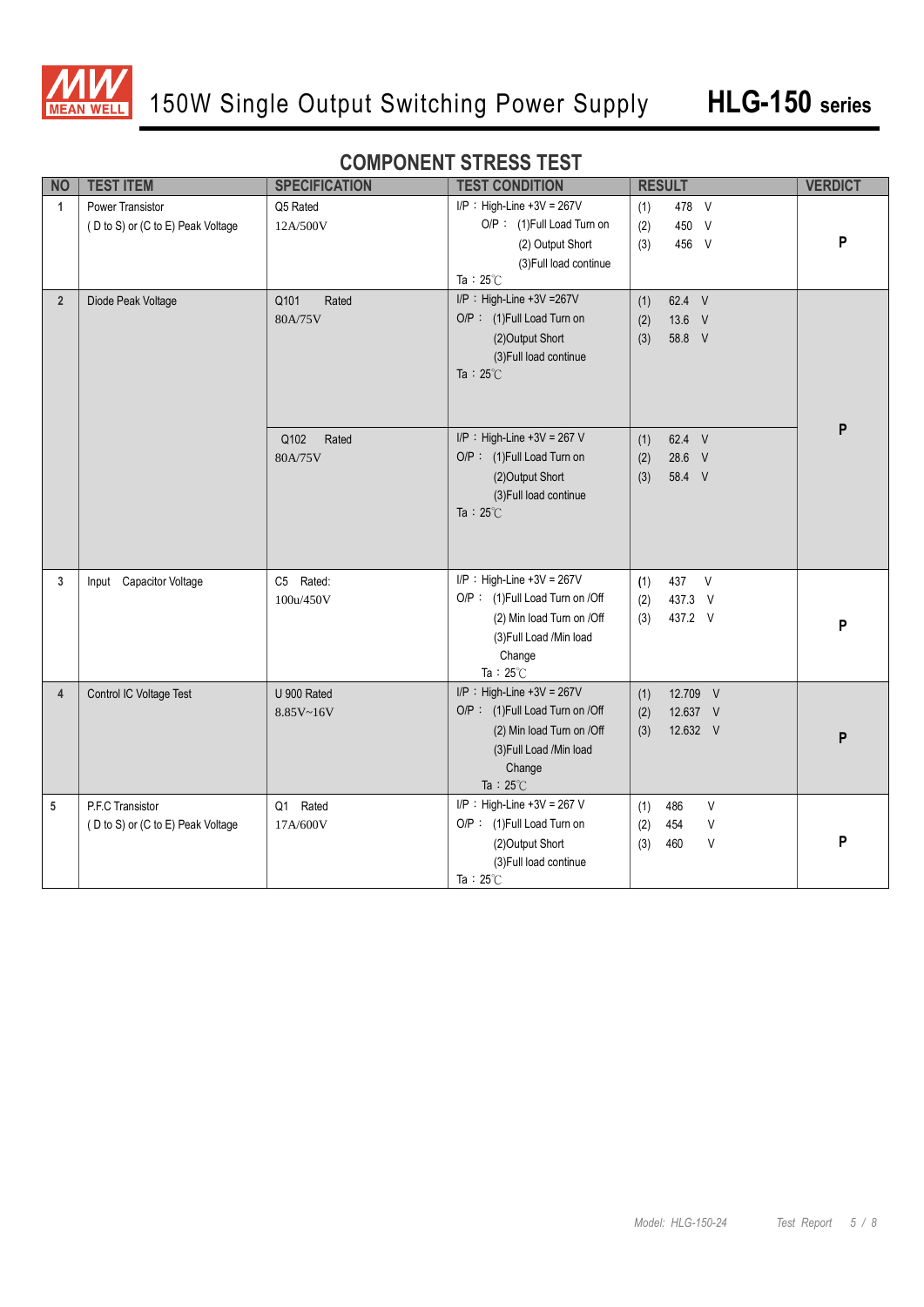

#### **SAFETY & EMC TEST**

| <b>NO</b>      | <b>TEST ITEM</b>            | <b>SPECIFICATION</b>                                                                              | <b>TEST CONDITION</b>                                                                                                        | <b>RESULT</b>                                                                             | <b>VERDICT</b> |  |
|----------------|-----------------------------|---------------------------------------------------------------------------------------------------|------------------------------------------------------------------------------------------------------------------------------|-------------------------------------------------------------------------------------------|----------------|--|
|                | <b>WITHSTAND VOLTAGE</b>    | IEC60950-1<br>I/P-O/P: 3.75KVAC/min<br>I/P-FG:2 KVAC/min<br>O/P-FG:1.5KVAC/min                    | I/P-O/P: 4 KVAC/min<br>I/P-FG: 2.4KVAC/min<br>O/P-FG: 1.8KVAC/min<br>Ta:25 $°C$                                              | $I/P$ -O/P: 2.617<br>mA<br>$I/P-FG: 2.315$<br>mA<br>O/P-FG: 3.36<br>mA<br>NO DAMAGE       | P              |  |
| $\overline{2}$ | <b>ISOLATION RESISTANCE</b> | $I/P$ -O/P:500VDC>100M $\Omega$<br>I/P-FG: 500VDC>100M $\Omega$<br>$O/P$ -FG:500VDC>100M $\Omega$ | $I/P-O/P$ :<br>500<br><b>VDC</b><br>$I/P-FG$ :<br>500<br><b>VDC</b><br>$O/P-FG$ :<br><b>VDC</b><br>500<br>Ta: $25^{\circ}$ C | $I/P$ -O/P: 30 GQ<br>$I/P-FG: 30$ G $\Omega$<br>O/P-FG: 30 $G \Omega$<br><b>NO DAMAGE</b> | P              |  |
| 3              | <b>GROUNDING CONTINUITY</b> | IEC60950-1<br>FG(PE) TO CHASSIS<br>OR TRACE < $100 \text{ m}\Omega$                               | 2 <sub>min</sub><br>40A<br>Ta: $25^{\circ}$ C                                                                                | 9<br>$m\Omega$                                                                            | P              |  |
| 4              | <b>LEAKAGE CURRENT</b>      | IEC60950-1<br>$< 0.75$ mA / 240VAC                                                                | I/P: 240 VAC<br>O/P:Min LOAD<br>Ta: $25^{\circ}$ C                                                                           | $L-FG: 0.22$<br>mA<br>N-FG: 0.22 mA                                                       | P              |  |
| 5              | <b>APPROVAL</b>             | TUV: Certificate NO : E334940<br>UL: File NO : R50185176                                          |                                                                                                                              |                                                                                           | P              |  |

#### **SAFETY TEST**

#### **E.M.C TEST**

| <b>NO</b>      | <b>TEST ITEM</b>  | <b>SPECIFICATION</b>                                       | <b>TEST CONDITION</b>                                                                                  | <b>RESULT</b> | <b>VERDpICT</b> |
|----------------|-------------------|------------------------------------------------------------|--------------------------------------------------------------------------------------------------------|---------------|-----------------|
| 1              | <b>HARMONIC</b>   | EN61000-3-2<br><b>CLASS A</b><br>CLASS <sub>C</sub>        | <b>PASS</b><br>I/P: 240VAC/50HZ<br>LOAD:LED/ELECTRONIC LOAD<br>O/P:100%/50% LOAD<br>Ta: $25^{\circ}$ C |               | P               |
| $\overline{2}$ | <b>CONDUCTION</b> | EN55022 EN55015<br><b>CLASS B</b>                          | I/P: 230 VAC (50HZ)<br><b>PASS</b><br>O/P:FULL/50% LOAD<br>Test by certified Lab<br>Ta: $25^{\circ}$ C |               | P               |
| 3              | <b>RADIATION</b>  | EN55022 EN55015<br><b>CLASS B</b>                          | <b>PASS</b><br>I/P: 230 VAC (50HZ)<br>O/P:FULL LOAD<br>Ta: $25^{\circ}$ C<br>Test by certified Lab     |               | P               |
| $\overline{4}$ | E.S.D             | EN61000-4-2<br><b>INDUSTRY</b><br>AIR:8KV / Contact:4KV    | I/P: 230 VAC/50HZ<br>O/P:FULL LOAD<br>Ta: $25^{\circ}$ C                                               | CRITERIA A    | P               |
| 5              | E.F.T             | EN61000-4-4<br><b>INDUSTRY</b><br><b>INPUT: 2KV</b>        | I/P: 230 VAC/50HZ<br>O/P:FULL LOAD<br>Ta: $25^{\circ}$ C                                               | CRITERIA A    | P               |
| 6              | <b>SURGE</b>      | IEC61000-4-5<br><b>INDUSTRY</b><br>$L-N:2KV$<br>L,N-PE:4KV | I/P: 230 VAC/50HZ<br>O/P:FULL LOAD<br>Ta: $25^{\circ}$ C                                               | CRITERIA A    | P               |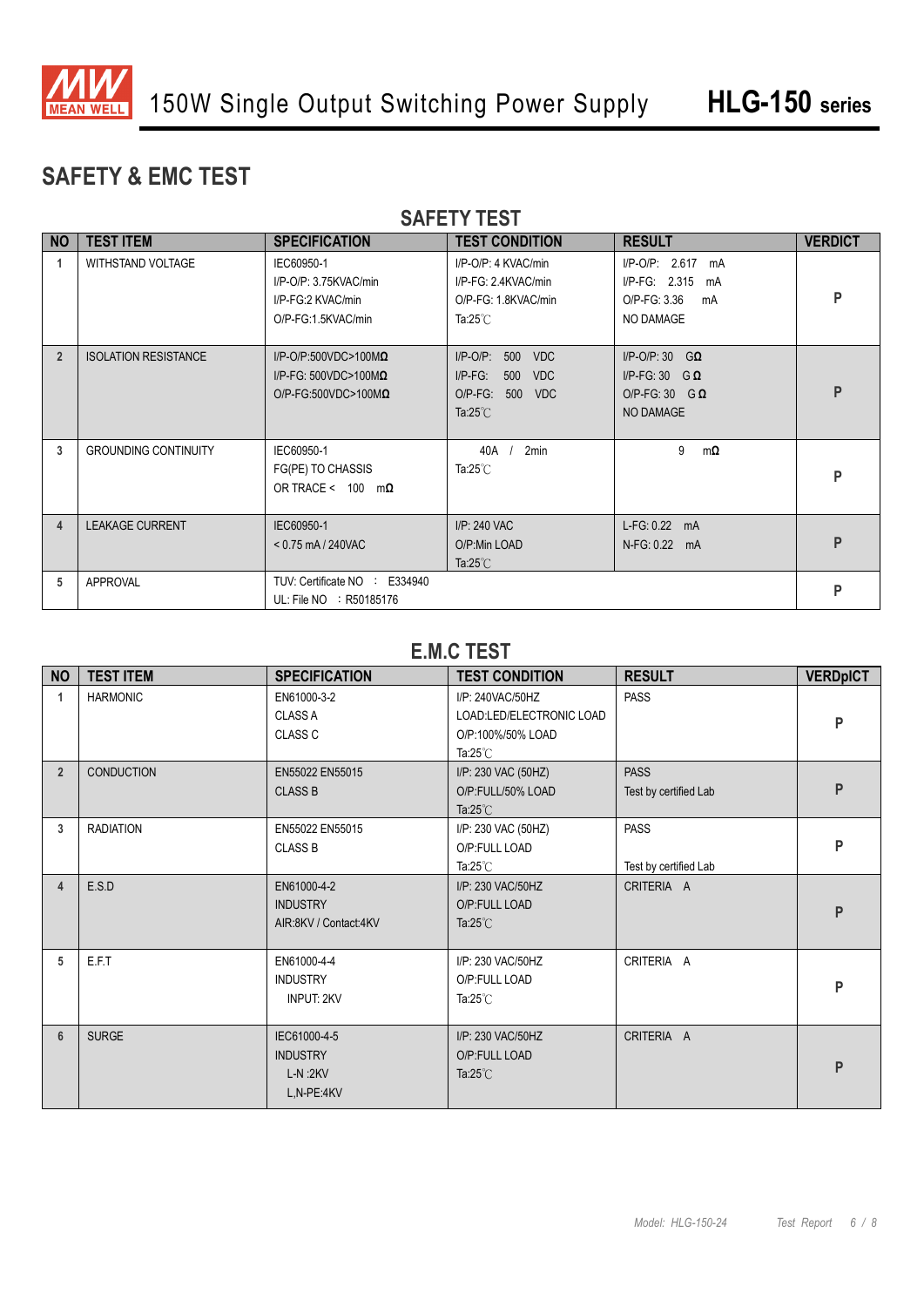

### **Reliability Test**

#### **ENVIRONMENT TEST**

| p                  |
|--------------------|
|                    |
|                    |
|                    |
|                    |
|                    |
|                    |
|                    |
|                    |
|                    |
|                    |
|                    |
|                    |
| $\mathsf{p}% _{T}$ |
|                    |
|                    |
| p                  |
|                    |
|                    |
|                    |
| p                  |
|                    |
|                    |
|                    |
| р                  |
|                    |
|                    |
|                    |
| p                  |
|                    |
|                    |
|                    |